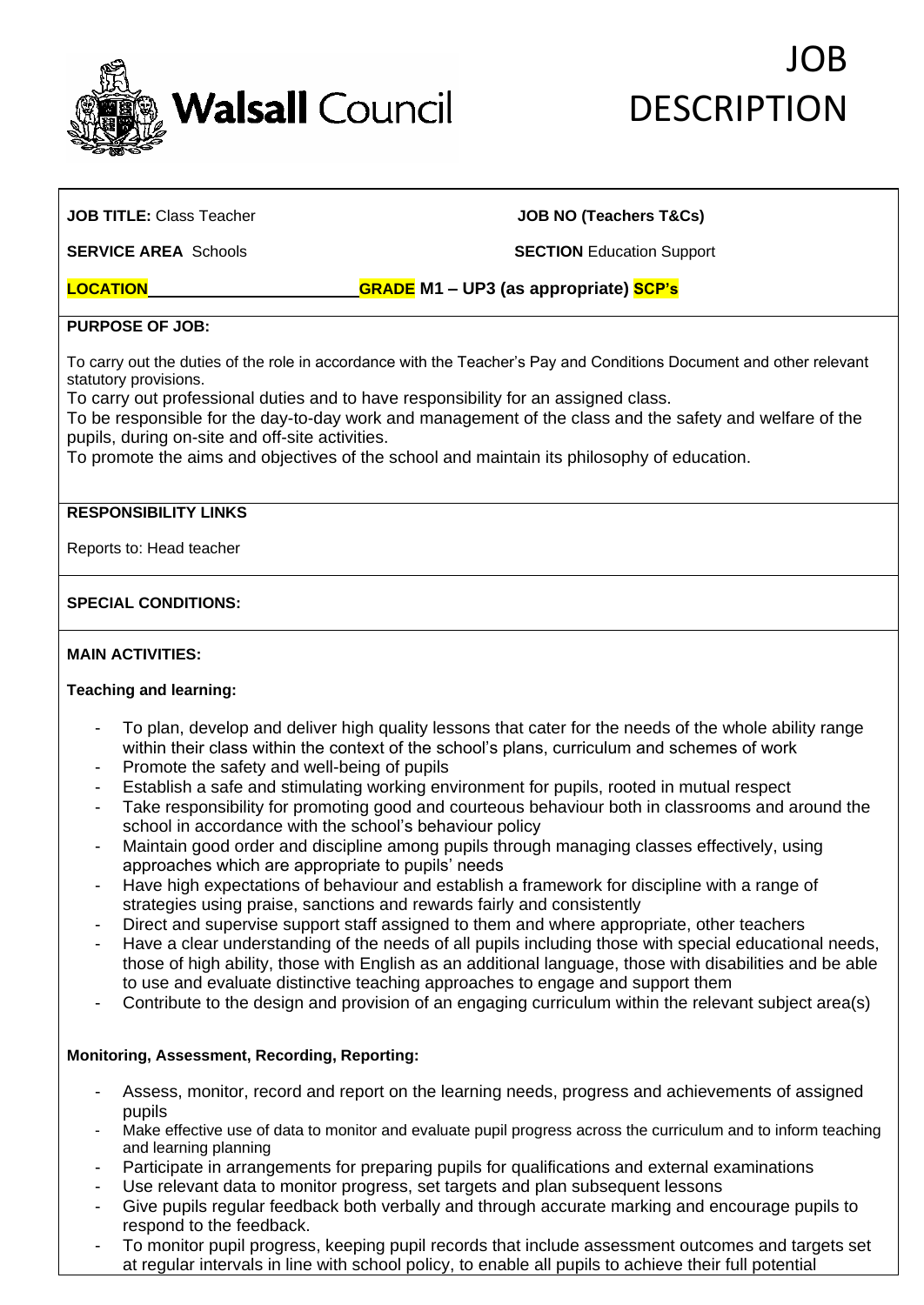#### **Curricular Knowledge and Understanding:**

- Have a thorough and up-to-date knowledge and understanding of the National Curriculum programmes of study, level descriptors and specifications for all relevant areas of the Curriculum.
- Demonstrate a critical understanding of developments in the subject and curriculum areas and promote the value of scholarship
- Demonstrate an understanding and take responsibility for promoting high standards of literacy, articulacy and the correct use of standard English
- Have a secure knowledge of the relevant subjects and curriculum areas. Foster and maintain pupils' interest in the subject and address misunderstandings

#### **Professional Standards and Development:**

- Develop effective professional relationships with colleagues, knowing how and when to draw on advice and specialist support
- Take responsibility for improving teaching through appropriate professional development, responding to advice and feedback from colleagues
- Communicate effectively with parents and carers with regard to pupils' achievements and well-being and provide feedback on a pupil's progress at parents' evenings and other meetings
- Critically evaluate resources and teaching, using this knowledge to improve the quality of teaching and learning
- Assist in the development of the School Curriculum in line with the School's Improvement Plan
- Contribute to the development, implementation and evaluation of the school's policies, practices and procedures in such a way as to support the schools values and vision

#### **Continuing Professional Development – Personal:**

- Take responsibility for personal professional development, keeping up to date with developments and changes in the School Curriculum, which may lead to improvements in teaching and learning
- Undertake any necessary professional development as identified in the School Improvement Plan taking full advantage of any relevant training and development available
- Implement the use of new technologies that enhance teaching and learning including podcasts and interactive whiteboards
- Carry out reflective practice exercises to move classroom practice, teaching and learning forward

### **Other Duties:**

- Make a positive contribution to the wider life and ethos of the school
- To follow and actively promote the school's policies
- Comply with the health and safety policy and undertake risk assessments as appropriate
- Demonstrate consistently the positive attitudes, values and behaviour which are expected of pupils